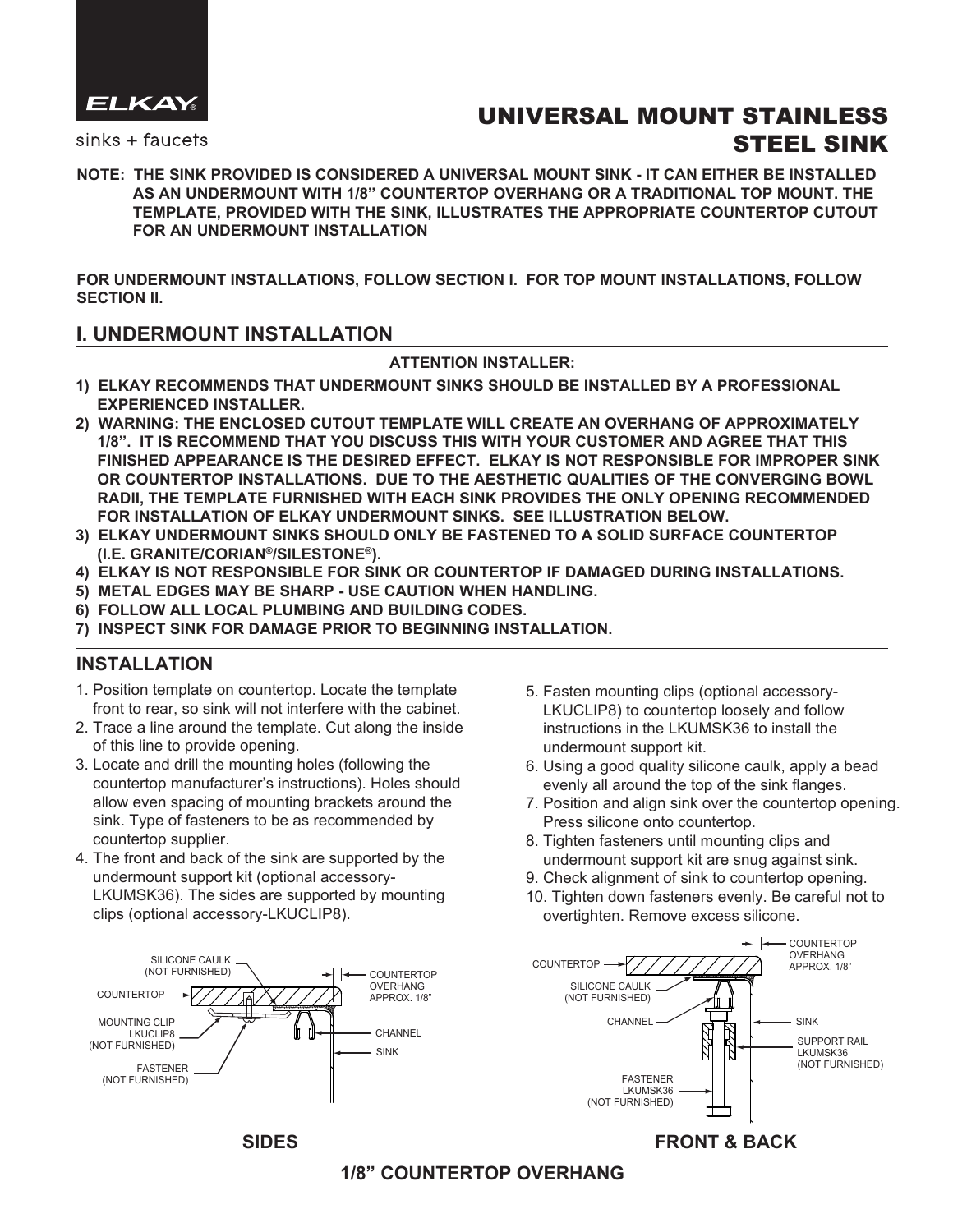

 $sinks + faucets$ 

# **II. TOP MOUNT INSTALLATION**

# **INSTALLATION**

- 1. Position sink upside down on countertop surface. Take into consideration adequate clearance for the faucet, backsplash, and any accessories such as a soap/lotion dispenser. Place sink in exact position for installation and pencil completely around sink to create a sink outline.
- 2. Scribe actual opening 5/16" inside the sink outline, all the way around.
- 3. Cut out on inside of this line (following the Manufacture's instructions).
- 4. Test cutout by placing the sink into the cutout.
- 5. Install faucet(s) (not included) and drain(s) (not included) that will be connected to the sink following the appropriate manufacturer's recommended instructions. Attach supply lines (not included) to faucet following appropriate instructions.
- 6. Clean underside of sink flange and sealing surface of countertop opening thoroughly to remove dirt or



 residue. Thoroughly dry and apply a continous bead of a high quality silicone adhesive caulk (not furnished) to the underside of the sink flange near the edge. Position sink into countertop opening.

STEEL SINK

UNIVERSAL MOUNT STAINLESS

- 7. From the underside of the sink, place one clamp near the center and tighten by hand enough to hold the sink in place. This applies to all four sides. Fasten remaining clamps in position and hand tighten. (Usually 3 clamps on end, remaining divided equally front and back). Space clamps as equally as possible. Provided hardware will accomodate countertops thicker than 3/4" up to 1-1/2".
- 8. Remove any excess caulk and allow it to properly cure following caulk manufacturer's recommended instructions.
- 9. Install supply lines to water sources, drain fittings, and other items. Run water and check for leaks.